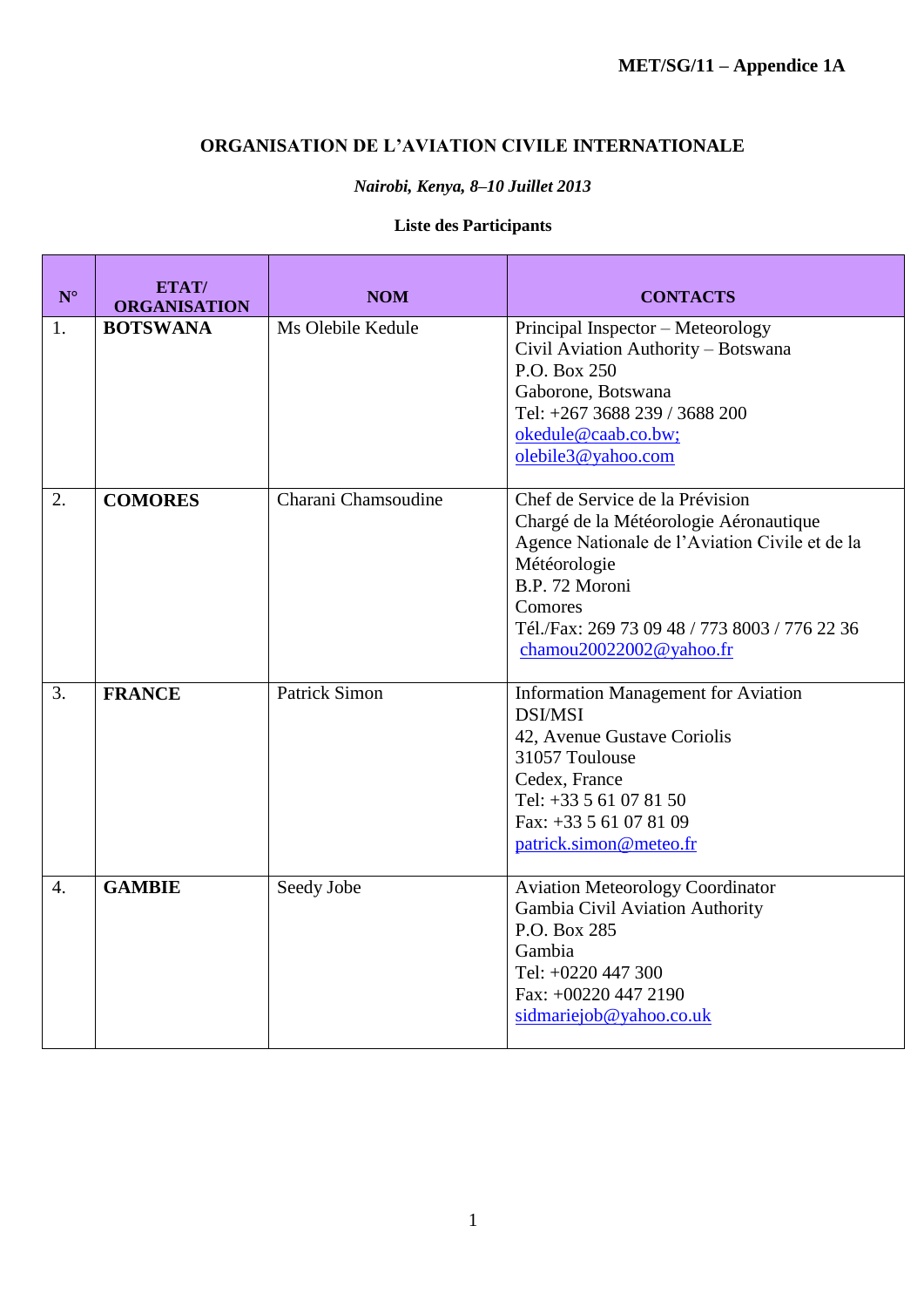# **MET/SG/11 – Appendice 1A**

| $\mathbf{N}^{\circ}$ | ETAT/<br><b>ORGANISATION</b> | <b>NOM</b>                         | <b>CONTACTS</b>                                                                                                                                                                              |
|----------------------|------------------------------|------------------------------------|----------------------------------------------------------------------------------------------------------------------------------------------------------------------------------------------|
| 5.                   |                              | Winstone Gicheru                   | <b>MET</b> Inspector<br>Kenya Civil Aviation Authority<br>P.O. Box 30163<br>00100 Nairobi<br>Kenya<br>Tel: $+25420827470 - 5$<br>Fax: +254 20 827 300<br>wgicheru@kcaa.or.ke                 |
| 6.                   | <b>KENYA</b>                 | Sospeter Muiruri                   | <b>Senior Assistant Director</b><br><b>Aviation Meteorological Services</b><br>Kenya Meteorological Department<br>Tel: +254 20 3867 880<br>muiruri@meteo.go.ke                               |
| 7.                   |                              | Claudius Fredrick Otieno<br>Ogundu | Senior MET Telcom Officer Kenya<br>Meteorological Department<br>P.O. Box 30259-00100<br>Nairobi, Kenya<br>Tel: +254 20 822 245<br>ogundu@meteo.go.ke<br>claudiusogundu@gmail.com             |
| 8.                   |                              | Kennedy Waweru Mwathi              | Principal Meteorologist<br>Meteorological Watch Office<br>Jomo Kenyatta International Airport<br>Nairobi, Kenya<br>Tel: +254 20 822 245<br>mwathi@meteo.go.ke                                |
| 9.                   | SÉNÉGAL                      | Cherif Diop                        | Director of Meteorology<br>National Agency of Civil Aviation & Meteorology<br>Sénégal<br>Tel: +221 33 869 5057<br>Fax: +221 33 820 1327<br>cherif diop@yahoo.fr<br>$cherifd \omegagmail.com$ |
| 10.                  |                              | Saidou Dieme                       | Meteorologist<br>Civil Aviation Authority & Meteorology<br>Senegal/ASECNA<br>Tel: +221 338 692 321<br>Fax: +221 776 525 387<br>saidoudieme@yahoo.fr                                          |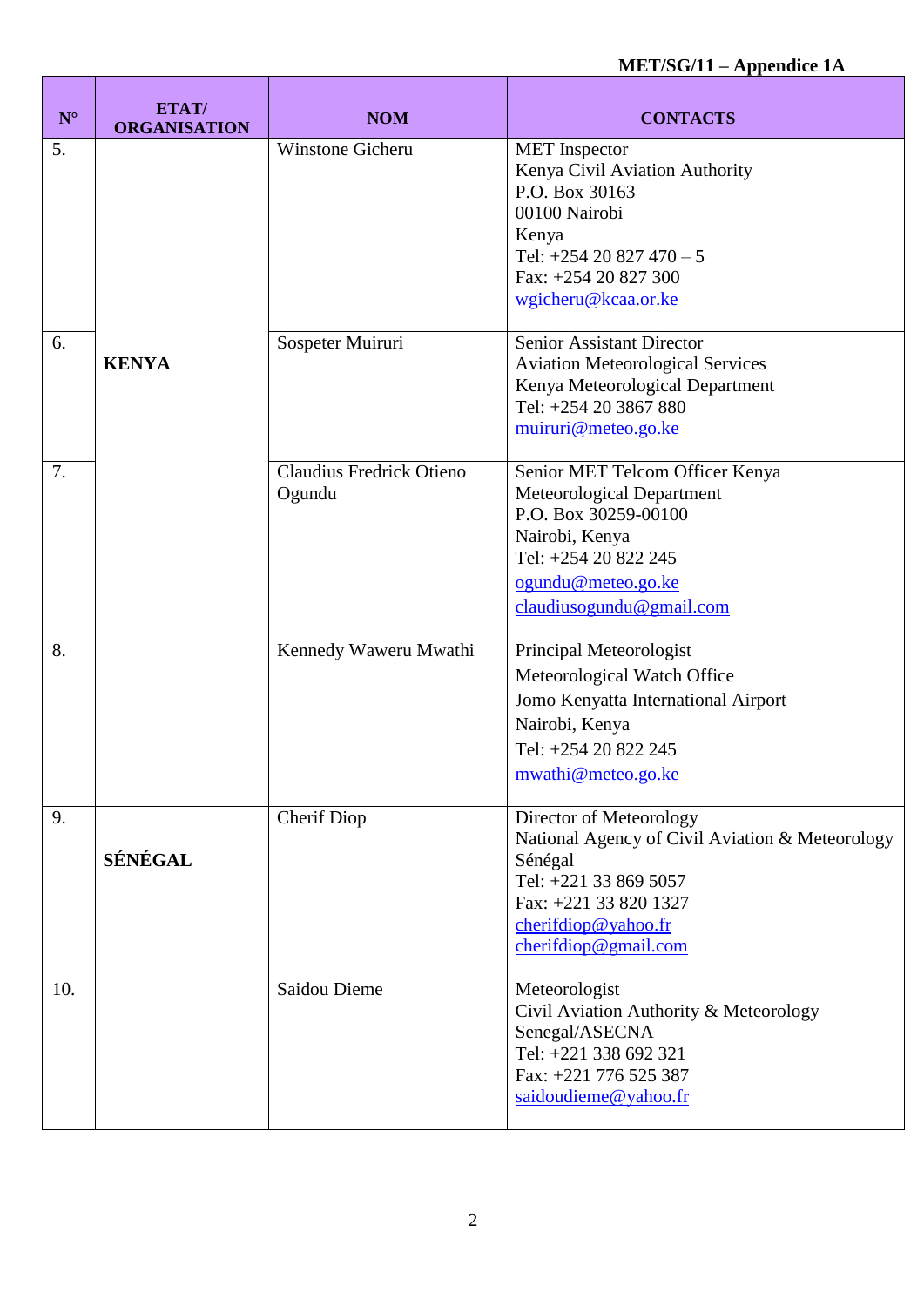# **MET/SG/11 – Appendice 1A**

ń

| $\mathbf{N}^{\circ}$ | ETAT/<br><b>ORGANISATION</b>    | <b>NOM</b>           | <b>CONTACTS</b>                                                                                                                                                                                                                                       |
|----------------------|---------------------------------|----------------------|-------------------------------------------------------------------------------------------------------------------------------------------------------------------------------------------------------------------------------------------------------|
| 11.                  | <b>AFRIQUE</b><br><b>DU SUD</b> | Gaborekwe Khambule   | Senior Manager - Aviation<br>P.O. Box 1194<br>O.R. Tambo International Airport<br>Kempton Park - 1627<br>South Africa<br>gaborekwe.khambule@weathersa.co.za                                                                                           |
| 12.                  |                                 | <b>Albert Moloto</b> | Compliance Officer - Aviation<br>P.O. Box 1194<br>O.R. Tambo International Airport<br>Kempton Park $-1627$<br>South Africa<br>Tel: +27 11 390 9333<br>Fax: +27 11 390 9332<br>albert.moloto@weathersa.co.za                                           |
| 13.                  | <b>TANZANIA</b>                 | Geofrid Chikojo      | Manager - Quality Assurance & Network Planning<br>Tanzania Meteorological Agency<br>P.O. Box 3056<br>Dar es Salaam<br>United Republic of Tanzania<br>Tel: +255 22 246 0706<br>Fax: +255 22 246 0735<br>Mobile: +255 7666 09 607<br>gchikojo@gmail.com |
| 14.                  | <b>OUGANDA</b>                  | Hope K. Kamusiime    | <b>Quality Assurance Manager</b><br><b>Uganda Civil Aviation Authority</b><br>P.O. Box 5536<br>Kampala, Uganda<br>Tel: +256 7515 95071<br>hkamusiime@caa.co.ug                                                                                        |
| 15.                  | <b>ROYAUME UNI</b>              | Chris Tyson          | <b>SADIS Manager</b><br>Fitzroy Road, Exeter<br>EXI 3PB<br><b>United Kingdom</b><br>Tel: +44 1392 88 4892<br>Fax: +44 1392 88 5681<br>chris.tyson@metoffice.gov.uk                                                                                    |
| 16.                  | <b>ASECNA</b>                   | Dieudonné Ngouaka    | Chargé du Traitement de données - MET<br><b>ASECNA</b><br>Tel: +221 33 869 57 14<br>Fax: +221 33 820 7495<br>ngouakadie@asecna.org                                                                                                                    |

 $\blacksquare$ 

T

T